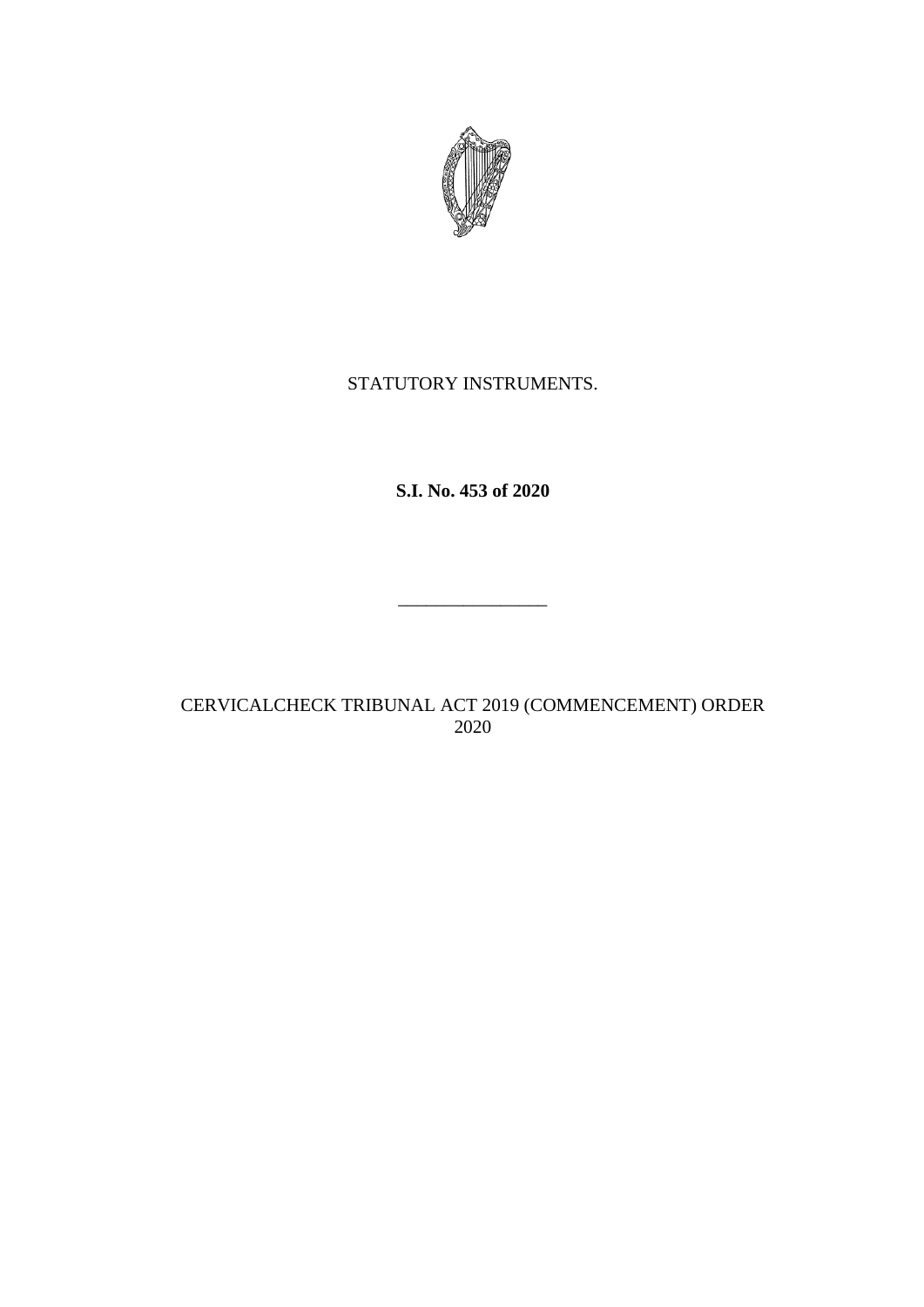## S.I. No. 453 of 2020

## CERVICALCHECK TRIBUNAL ACT 2019 (COMMENCEMENT) ORDER 2020

I, STEPHEN DONNELLY, Minister for Health, in exercise of the powers conferred on me by section 1(2) of the CervicalCheck Tribunal Act 2019 (No. 31 of 2019), hereby order as follows:

1. This Order may be cited as the CervicalCheck Tribunal Act 2019 (Commencement) Order 2020.

2. In this Order, "Act of 2019" means the CervicalCheck Tribunal Act 2019 (No. 31 of 2019).

3. The 21st day of October 2020 is appointed as the day on which Part 1 and section 4 of the Act of 2019 shall come into operation.

4. The 27th day of October 2020 is appointed as the day on which the following provisions of the Act of 2019 shall come into operation:

- (*a*) sections 5 to 10 of Chapter 1 of Part 2;
- (*b*) Chapters 2, 3, 4, 6 and 7 of Part 2;
- (*c*) Part 3.



GIVEN under my Official Seal, 21 October, 2020.

STEPHEN DONNELLY, Minister for Health.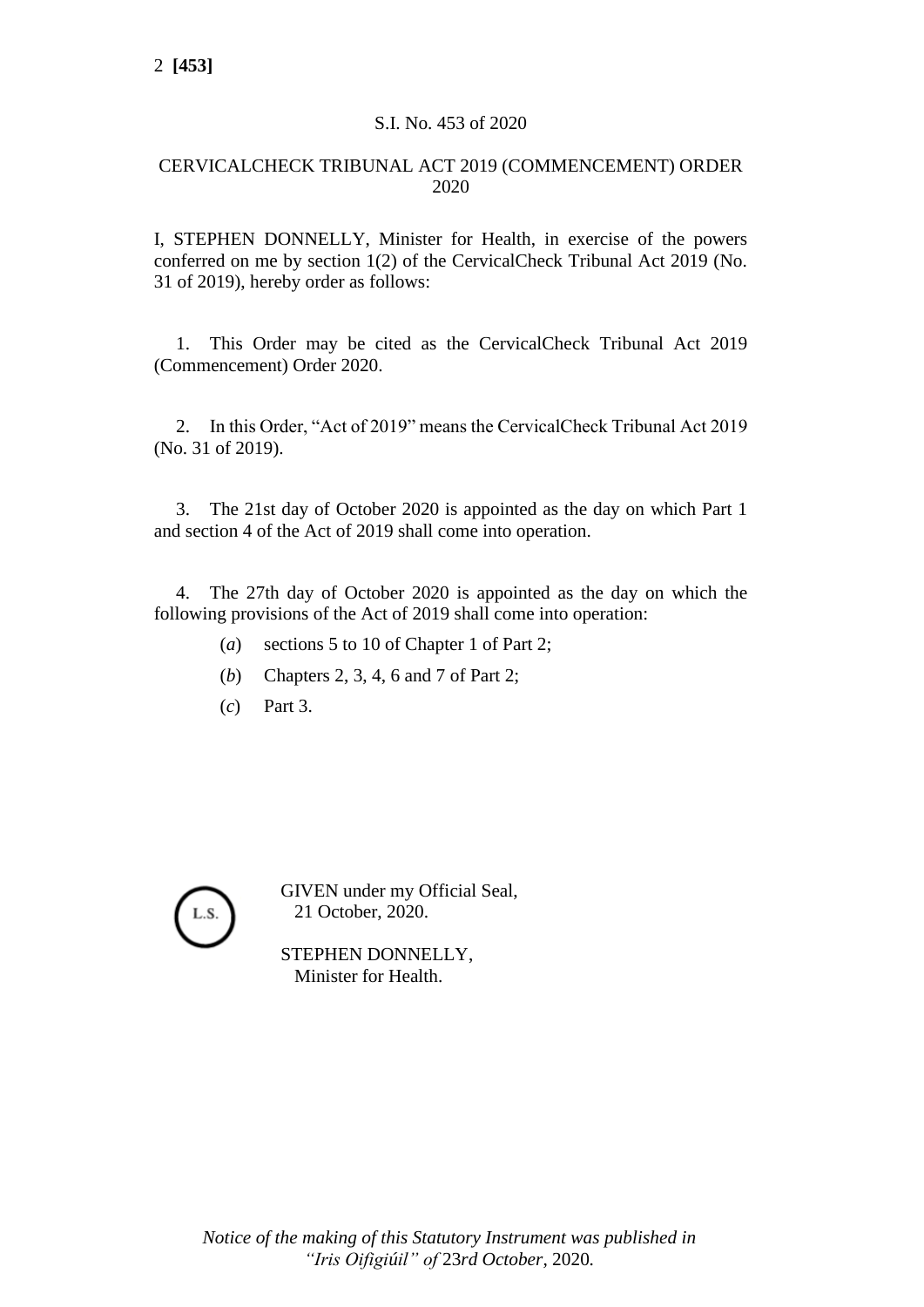#### EXPLANATORY NOTE

### (*This note is not part of the Instrument and does not purport to be a legal interpretation*)

This Order appoints the 21st day of October 2020 as the date on which the provisions of Part 1 and section 4 of the CervicalCheck Tribunal Act 2019 come into operation.

This Order appoints the 27th day of October 2020 as the date on which the provisions of sections 5 to 10 of Chapter 1 of Part 2, Chapters 2, 3, 4, 6 and 7 of Part 2, and Part 3 of the CervicalCheck Tribunal Act 2019 come into operation.